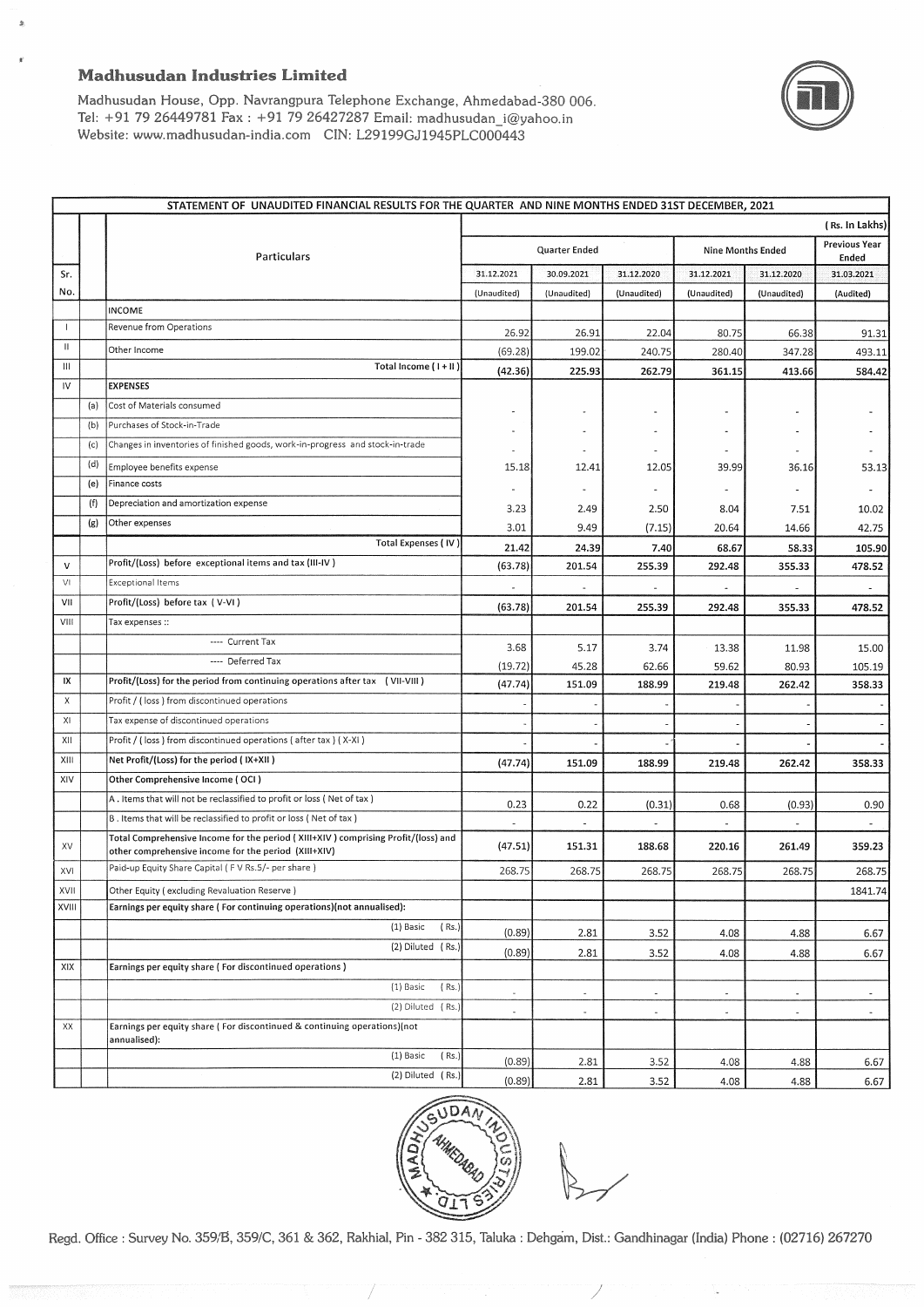## ,. **MADHUSUDAN INDUSTRIES LIMITED**

#### **Notes:**

- 1. The above unaudited financial results for the quarter and nine months ended 31<sup>st</sup> December, 2021 have been reviewed by the Audit Committee and then approved by the Board of Directors at their respective meetings held on  $11<sup>th</sup>$  January, 2022.
- 2. The above unaudited financial results have been prepared in compliance with the recognition and measurement principles of the Companies (Indian Accounting Standards) Rules, 2015 (Ind AS), as amended from time to time, prescribed under section 133 of the Companies Act, 2013 and other recognised accounting practices and policies to the extent applicable.
- 3. The Statutory Auditors of the Company have carried out a "Limited Review" of the unaudited financial results for the quarter and nine months ended 31<sup>st</sup> December, 2021 and have expressed an unmodified review opinion on these financial results.
- (" The Management has evaluated the possible effects that may result from the pandemic relating to COVID-19 in the preparation of these financial results including the recoverability of carrying amounts of financial and non financial assets and based on its review and current indicators of future economic conditions, there is no significant impact on its financial results. In developing the assumptions relating to the possible future uncertainties in the global economic conditions because of  $\text{COVID} - 19$ , the Company has, at the date of approval of these financial results, used internal and external sources of information on the future performance of the Company. The impact of COVID -19 on the Company's financial results may differ from that estimated as at the date of approval of these financial results.
- 5. The Company's operation comprises predominantly of business segment-Income from Lease of Property.
- 6. Figures of the previous periods have been regrouped/reclassified / restated wherever consider necessary.



**By Order of the Board of Directors For, Madhusudan Industries Limited** 

r of the Board of Directors<br>usudan Industries Limited<br> $R$ 

**Chairman (Non Executive) (DIN:00607602)** 

**Date: 11.01.2022 Place: Ahmedabad**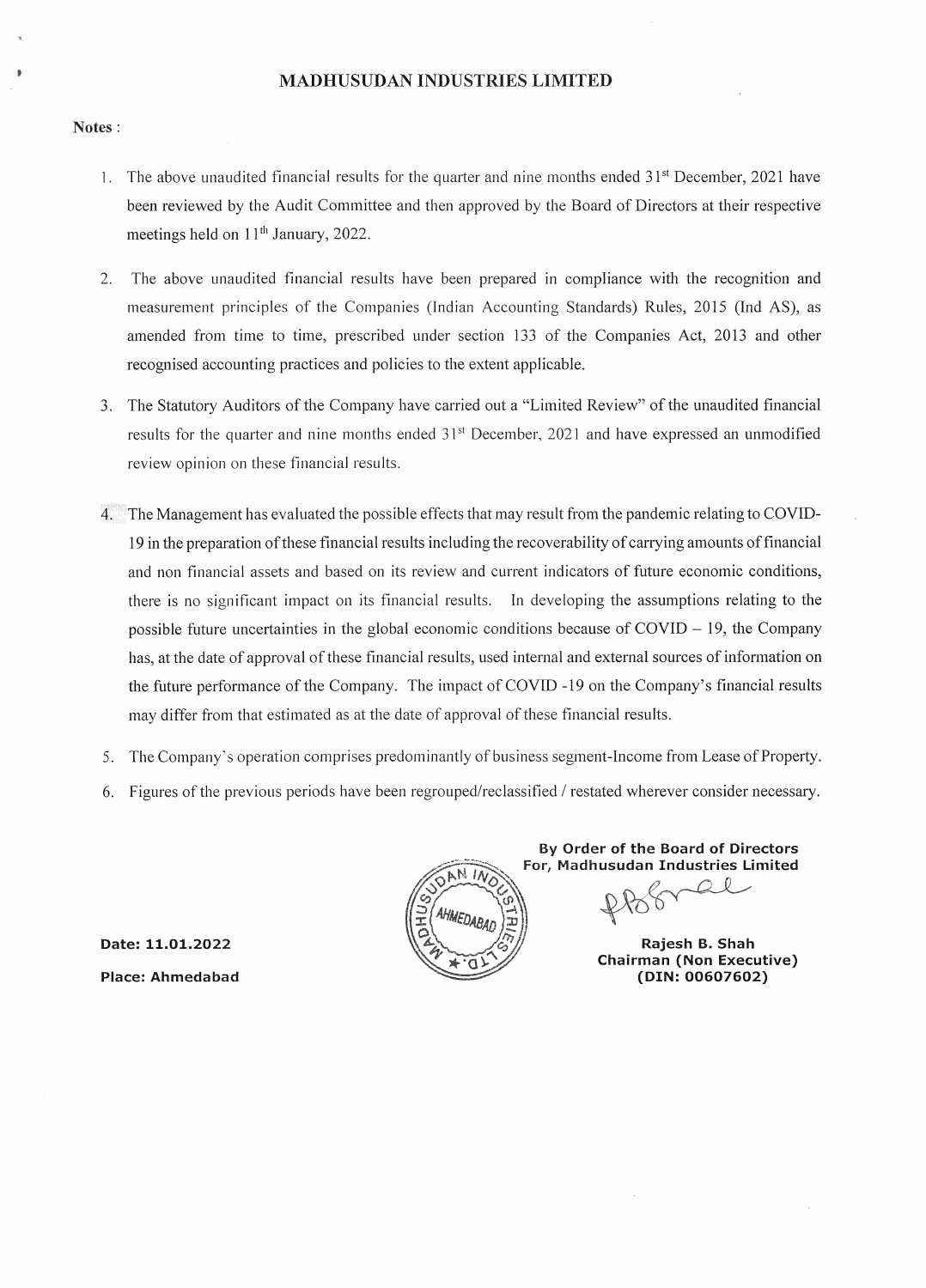Chartered Accountants



2, Nilima Park, Next to Rasranjan. Near Vijay Cross Road. University Road , Ahmedabad 380 009, Gujarat, India. Phone: 079-27912567 (O) 27912566 (R) / (O) e-mail : shaileshashah@gmail.com

SHAILESH A. SHAH F.C.A., DISA (ICAI)

> Independent Auditor's Limited Review Report on Unaudited Quarterly and Nine Months Financial Results of the Madhusudan Industries limited under Regulation 33 of the SEBI (Listing Obligations and Disclosure Requirements) Regulations, 2015

THE BOARD OF DIRECTORS, MADHUSUDAN INDUSTRIES LIMITED

We have reviewed the accompanying statement of unaudited financial results ("the Statement") of **MADHUSUDAN INDUSTRIES LIMITED** ("the Company") for the quarter and nine months ended  $31<sup>st</sup>$ December 2021 attached herewith, being submitted by the Company pursuant to the requirements of Regulation 33 of the SEBI (Listing Obligation and Disclosure Requirements) Regulations, 2015 ('Listing Regulations'), as amended.

This statement, which is the responsibility of the Company's management and has been approved by the Board of Directors, has been prepared in accordance with the recognition and measurement principles laid down in Indian Accounting Standard 34 "Interim Financial Reporting" ("Ind AS 34"), prescribed under section 133 of the Companies Act, 2013, and other accounting principles generally accepted in India and in compliance with Regulation 33 of the Listing Regulations. Our responsibility is to issue a report on the Statement based on our review.

We conducted our review in accordance with the Standard on Review Engagement (SRE) 2410, "Review of interim Financial Information Performed by the Independent Auditor of the Entity" issued by the Institute of Chartered Accountants of India ("ICAI"). This standard requires that we plan and perform the review to obtain moderate assurance as to whether the Statement is free of material misstatement. A review is limited primarily to inquiries of Company personnel and analytical procedures applied to financial data and thus provides less assurance than an audit. We have not performed an audit and accordingly, we do not express an audit opinion.

Based on our review conducted as above, nothing has come to our attention that causes us to believe that the accompanying statement of unaudited financial results, prepared in accordance with the applicable Indian Accounting Standards and other recognized accounting practices and policies, has not disclosed the information required to be disclosed in terms of Regulation 33 of the SEBI (Listing Obligations and Disclosure Requirements) Regulations, 2015, as amended, including the manner in which it is to be disclosed, or that it contains any material misstatement.

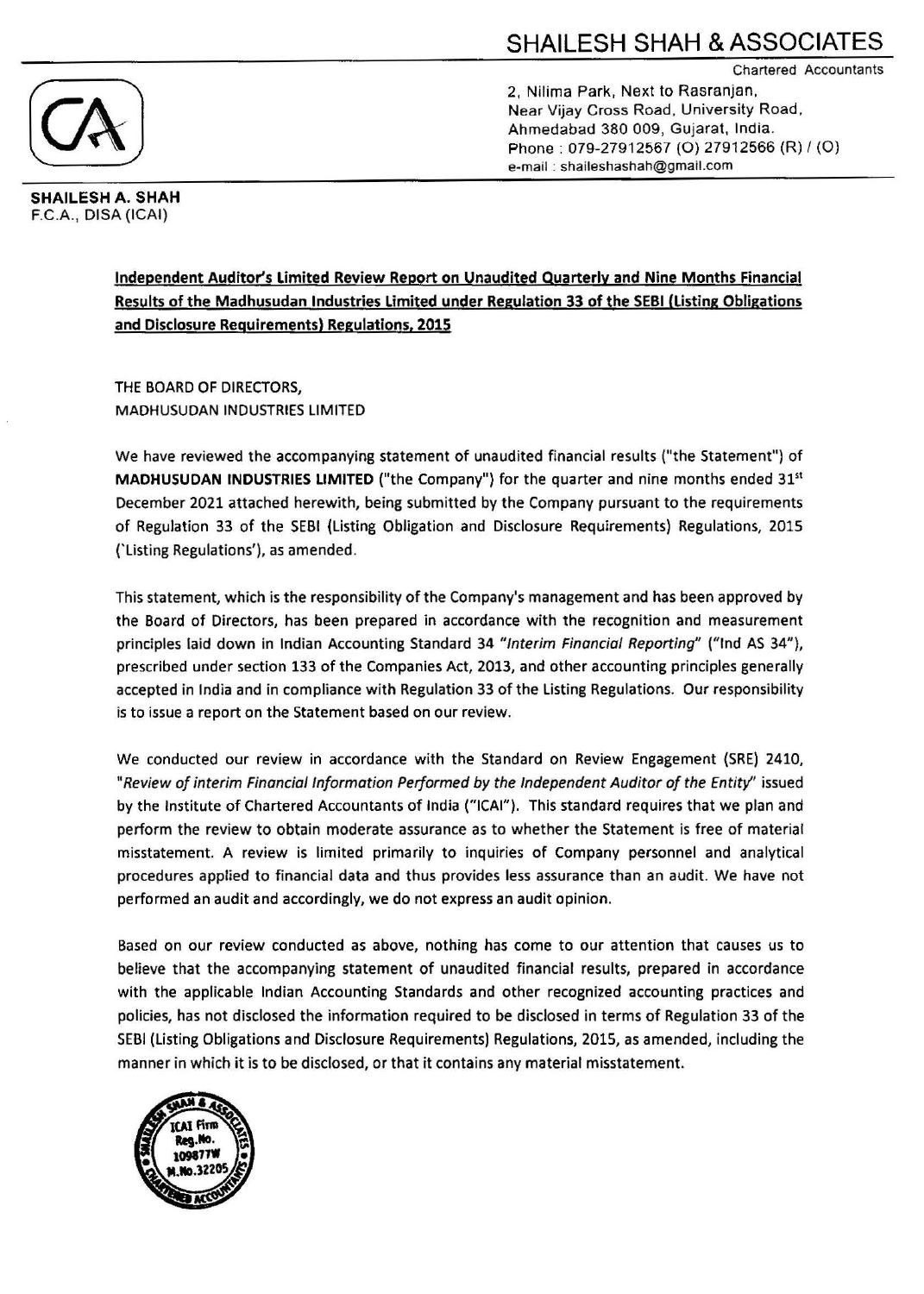Chartered Accountants

## Other Matter

We draw attention to Note No. 4 to the statement which states the impact of COVID - 19 pandemics on the operations of the company and the management assessment thereon.

Our conclusion on the statement in respect of "Other Matter" stated above is not modified.

For Shailesh Shah & Associates Chartered Accountants JCAI Firm Reg. No. 109877W

sashah \_\_

CA. Shailesh A. Shah Proprietor Membership No. 32205 UDIN: 2203220SAAAAAA3621



Place: Ahmedabad Date: 11<sup>th</sup> January 2022